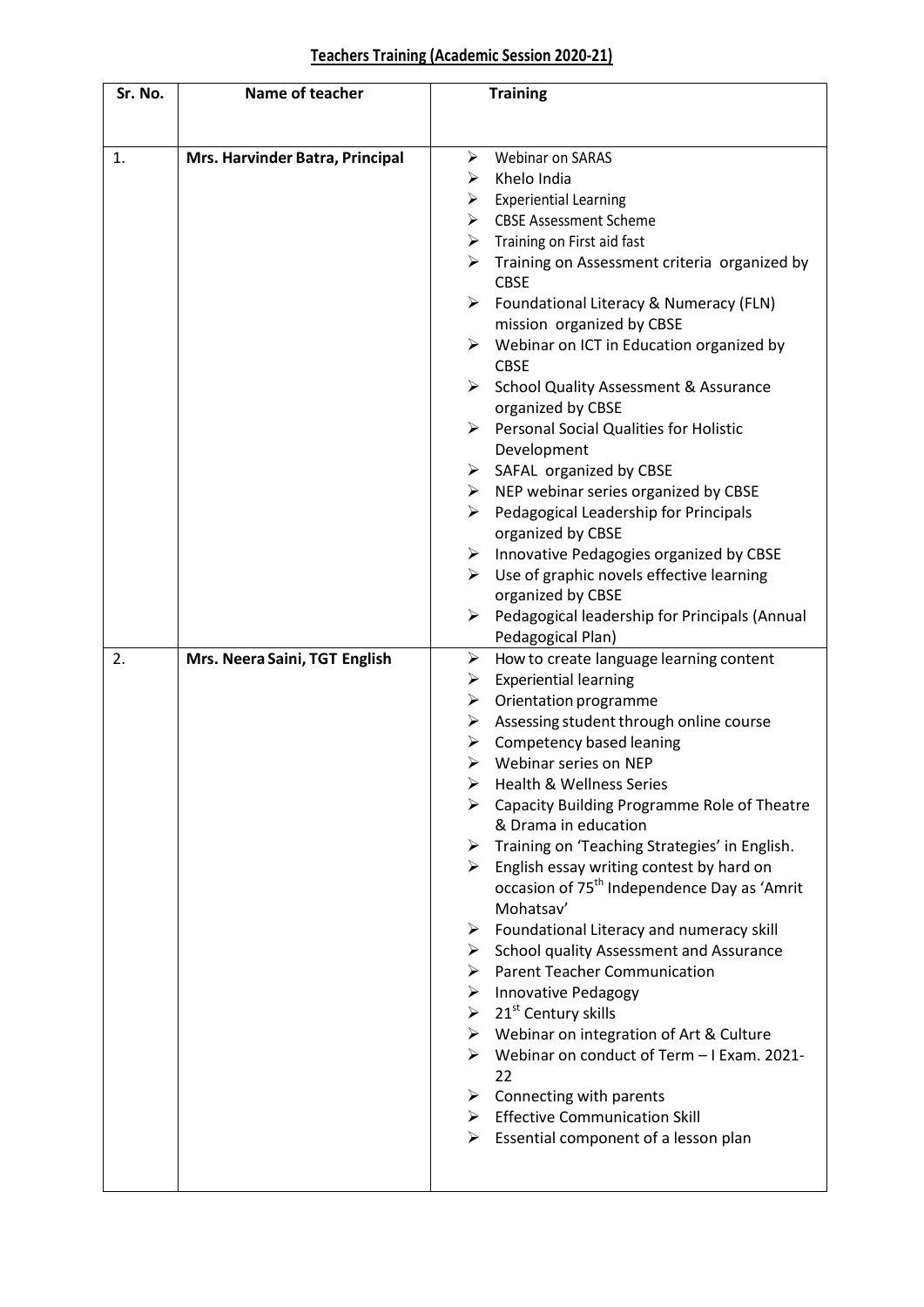| 3. | Mrs. Indu Vasudeva, TGT     | <b>Pedagogy of Mathematics</b><br>≻                          |
|----|-----------------------------|--------------------------------------------------------------|
|    | <b>Mathematics</b>          | Integration of values in curriculum<br>➤                     |
|    |                             | $\triangleright$ Strategies for Happy Classroom              |
|    |                             | $\triangleright$ Experiential learning                       |
|    |                             | $\triangleright$ ICT integration in Maths                    |
|    |                             | Alternate academic Calendar<br>➤                             |
|    |                             | $\triangleright$ Digital Learning                            |
|    |                             | $\triangleright$ Accessing students through an online course |
|    |                             | $\triangleright$ Competency based learning                   |
|    |                             | $\triangleright$ Tech. for blended learning                  |
|    |                             | $\triangleright$ Webinar series on NEP                       |
|    |                             | $\triangleright$ Training on SARAS                           |
|    |                             | $\triangleright$ Joyful math focussing on competency based   |
|    |                             | education                                                    |
|    |                             | $\triangleright$ Story telling                               |
|    |                             | $\triangleright$ Bloom's Taxonomy                            |
|    |                             | $\triangleright$ Gamification of Learning                    |
|    |                             | $\triangleright$ Blended learning                            |
|    |                             | $\triangleright$ Focusing on Competency based education      |
|    |                             | $\triangleright$ SAFAL organized by CBSE                     |
|    |                             | $\triangleright$ Webinar on skilling schools                 |
|    |                             | > Innovative Pedagogy                                        |
|    |                             | Fostering critical and creative literacy<br>➤                |
|    |                             | $\triangleright$ Webinar on competency based education       |
|    |                             | $\triangleright$ Importance of gratitude                     |
|    |                             | > Holistic Assessment                                        |
|    |                             | $\triangleright$ CBSE action research                        |
|    |                             | $\triangleright$ Webinar on Digital citizenship and Digital  |
|    |                             | wellness and Digital citizenship Educators                   |
|    |                             | challenge                                                    |
| 4. | Mrs. Alka Goel, TGT Science | Pedagogy of Environment studies<br>➤                         |
|    |                             | $\triangleright$ Health & well being of school               |
|    |                             | Applications of life skills in day to day life<br>➤          |
|    |                             | Enhancing practical skills & projects in science<br>➤        |
|    |                             | <b>Experiential learning</b><br>➤                            |
|    |                             | $\triangleright$ Alternate academic calendar                 |
|    |                             | $\triangleright$ Assessing students through an online course |
|    |                             | $\triangleright$ Competency based learning                   |
|    |                             | $\triangleright$ Tech. for blended learning                  |
|    |                             | $\triangleright$ Webinar series on NEP                       |
|    |                             | $\geq 21^{st}$ century skills                                |
|    |                             | Item writing Multiple Choice Questions<br>➤                  |
|    |                             | Focussing on competency based education<br>≻                 |
|    |                             | Delebrating on ethnics and integrity<br>➤                    |
|    |                             | $\triangleright$ Value Education and its Significance        |
|    |                             | $\triangleright$ Connecting and Communicating with Parents   |
|    |                             | $\triangleright$ Managing change                             |
|    |                             | $\triangleright$ Teaching strategies in science              |
|    |                             | $\triangleright$ Learning and Teaching Styles                |
|    |                             | Selection of effective teaching learning<br>➤                |
|    |                             | material                                                     |
|    |                             | Developing scientific temperament<br>➤                       |
|    |                             | Importance of gratitude<br>➤                                 |
|    |                             | Bloom's taxonomy and its application<br>➤                    |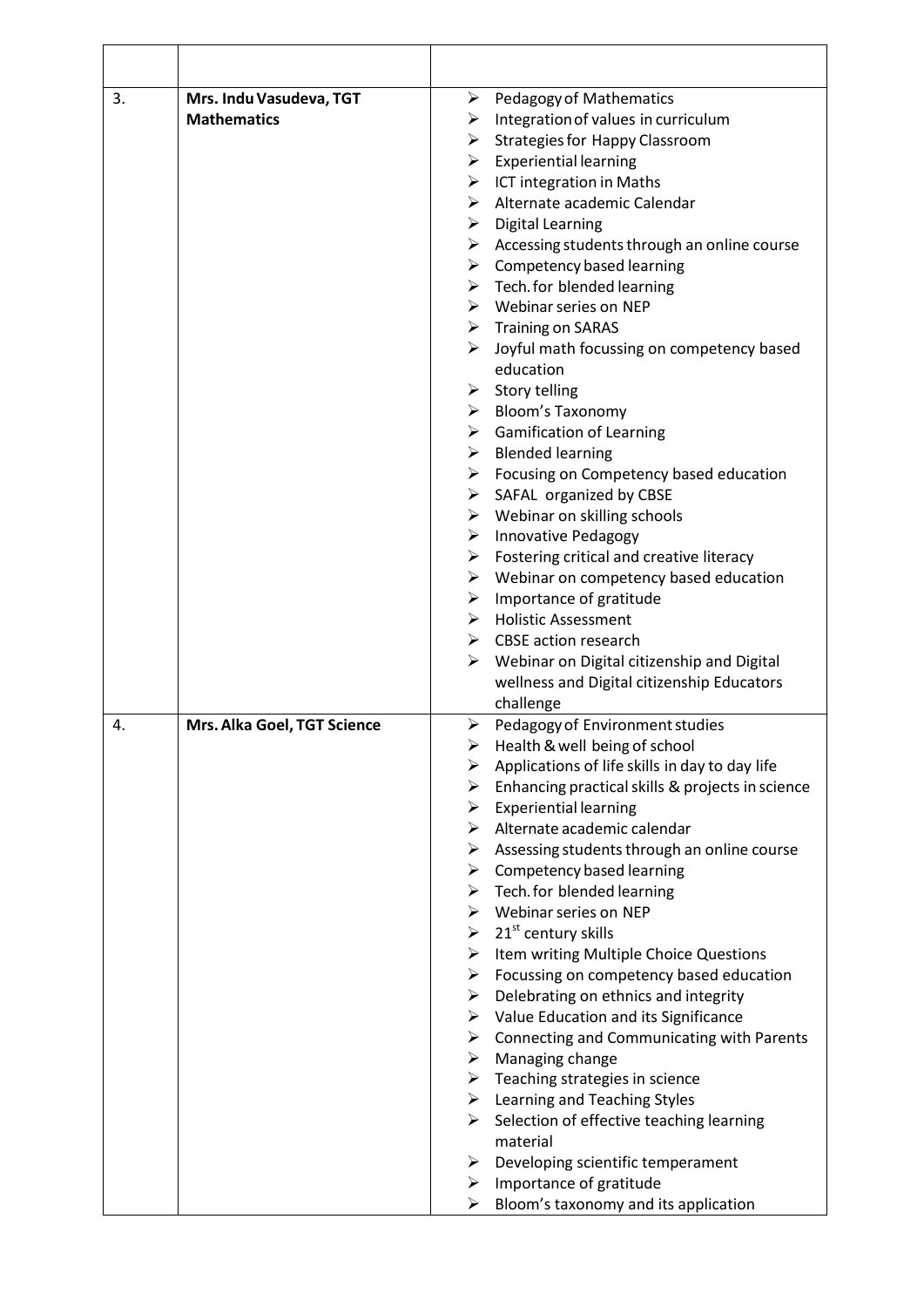|    |                                | ➤                     | Alternate lab activities for secondary science                 |
|----|--------------------------------|-----------------------|----------------------------------------------------------------|
|    |                                | ➤                     | Promoting mental health                                        |
| 5. | Mrs. Rupinderjeet Kaur Hundal, | $\blacktriangleright$ | Khelo India App                                                |
|    | TGT (Phy. Edu.)                | ➤                     | Fit India                                                      |
|    |                                | ➤                     | Alternate Academic Colander                                    |
|    |                                |                       | $\triangleright$ First aid fast                                |
|    |                                |                       | $\triangleright$ National Education Policy 2020                |
|    |                                | ➤                     | Health & Wellness Series care compassion and                   |
|    |                                |                       | communication                                                  |
|    |                                |                       | > CBSE Health & Wellness Series Building Hope                  |
|    |                                |                       | and Resilience                                                 |
|    |                                |                       | $\triangleright$ FLN mission foundational literacy and         |
|    |                                |                       | numeracy                                                       |
|    |                                |                       | $\triangleright$ Digital transformation using new technologies |
|    |                                |                       | $\triangleright$ SOAA school quality assessment and            |
|    |                                |                       | assurance                                                      |
|    |                                | ➤                     | <b>Skilling Schools</b>                                        |
|    |                                | ≻                     | <b>Innovative Pedagogy</b>                                     |
|    |                                |                       | $\triangleright$ Use of graphic novels for affective learning  |
|    |                                |                       | > Shikshak Parv 2021                                           |
|    |                                |                       | $\triangleright$ Integration of Arts & Culture                 |
|    |                                | ➤                     | Digital Citizenship and Digital Wellness                       |
|    |                                |                       | Awareness                                                      |
| 6. | Mrs. Neelam Rani, TGT Hindi    | ➤                     | Integration of values in the curriculums using                 |
|    |                                |                       | value Education cards                                          |
|    |                                | ≻                     | <b>Experiential Learning</b>                                   |
|    |                                |                       | $\triangleright$ Alternative academic calendar                 |
|    |                                | ≻                     | Assessing students throughout an online                        |
|    |                                |                       | course                                                         |
|    |                                |                       | $\triangleright$ Competency based learning (4 Modules)         |
|    |                                |                       | $\triangleright$ Webinar series on NEP                         |
|    |                                |                       | $\triangleright$ Tech for blended learning                     |
|    |                                |                       | $\triangleright$ Value Education                               |
|    |                                | ➤                     | Blooms taronomy and its application                            |
|    |                                | ➤                     | Sailent Features of National Education                         |
|    |                                |                       | Policy2020                                                     |
|    |                                | ➤                     | Diksha Potal                                                   |
|    |                                | ➤                     | Curriculam and inclusive classroom                             |
|    |                                |                       | $\triangleright$ Teaching learning Assessment                  |
|    |                                |                       | $\triangleright$ FLN mission foundational literacy and         |
|    |                                |                       | numeracy                                                       |
|    |                                |                       | $\triangleright$ ICT in Teaching Learning and Assessment       |
|    |                                | ➤                     | Personal - Social Qualities for Holistic                       |
|    |                                |                       | development                                                    |
|    |                                | ➤                     | Salient Features of NEP 2020                                   |
|    |                                | ➤                     | Importance of gratitude in Hindi                               |
|    |                                | ≻                     | Integrating Gender in schooling Processes                      |
|    |                                | ≻                     | School Leadership Concept and Application                      |
|    |                                |                       | $\triangleright$ Vocational Education                          |
|    |                                | $\blacktriangleright$ | Importance of personal Hygiene and Nutrition                   |
| 7. | Mr. Anslem Ekka, TGT S. St.    | ➤                     | NEP 2020 orientation programme 1 & 2                           |
|    |                                | ➤                     | Enhancing practical skills in projects                         |
|    |                                | ➤                     | First-aid fast                                                 |
|    |                                | ➤                     | Integration of tech. in teaching Social Science                |
|    |                                | ➤                     | <b>Experiential learning</b>                                   |
|    |                                | ≻                     | <b>Story Telling in Classroom</b>                              |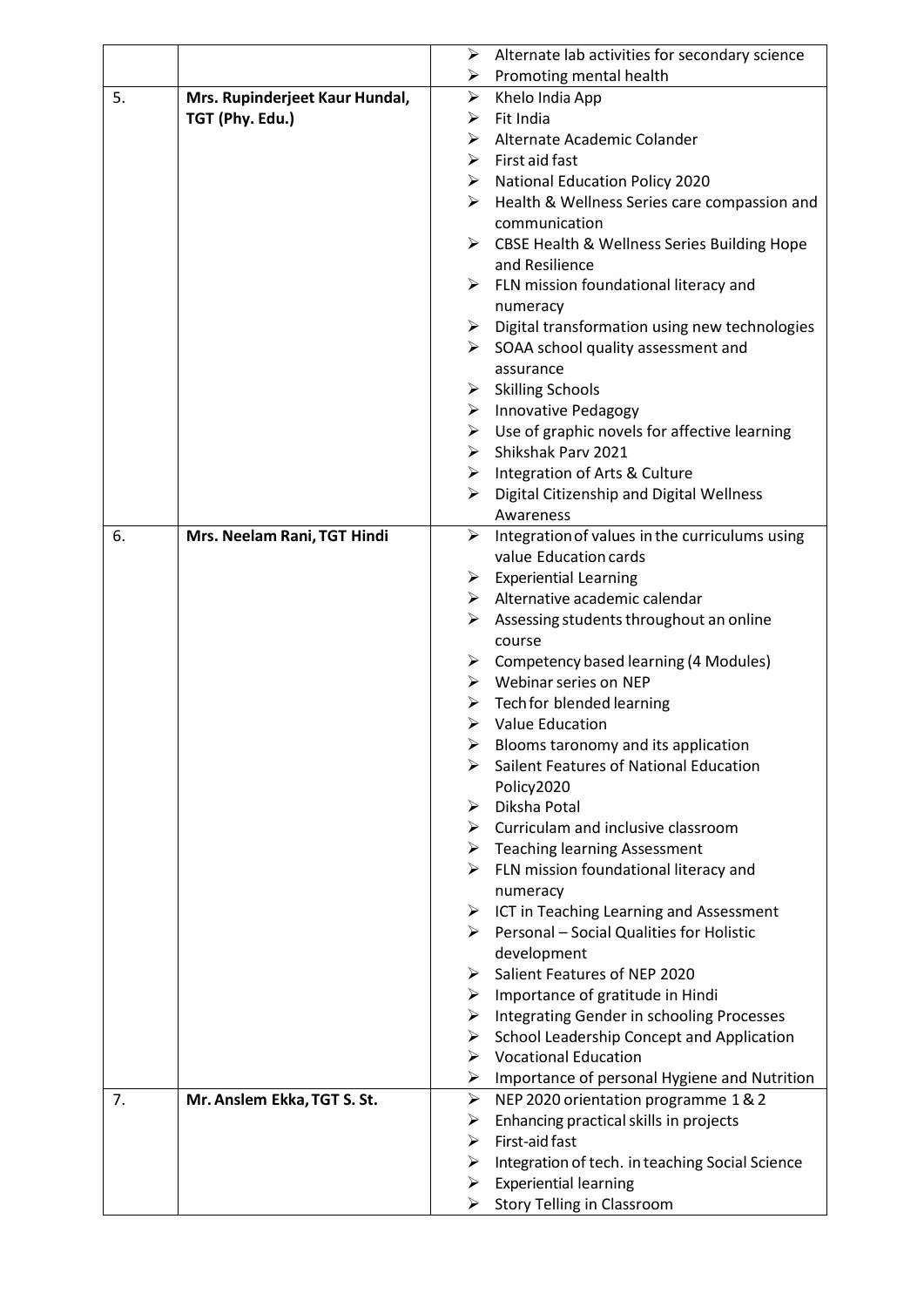|    |                             |        | Assessing students throughout an online                                 |
|----|-----------------------------|--------|-------------------------------------------------------------------------|
|    |                             |        | course                                                                  |
|    |                             | ➤      | Competency based education system                                       |
|    |                             |        | (4 Modules).                                                            |
|    |                             |        | $\triangleright$ Virtual orientation programme on Alternate             |
|    |                             |        | academic calendar.                                                      |
|    |                             | ➤      | Assessing students through online course                                |
|    |                             |        | $\triangleright$ Application of life skill in day to day life           |
|    |                             |        | $\triangleright$ ITC Integration in teaching of social science          |
|    |                             | ➤      | Enhancing Practical Skill/Projects/Map work in                          |
|    |                             |        | geography                                                               |
|    |                             | ≻      | Constructivism                                                          |
|    |                             |        | $\triangleright$ Fostering creative and critical literacy               |
|    |                             |        | $\geq 21^{st}$ century skill                                            |
|    |                             | ➤      | Decision making skills in adolescents                                   |
|    |                             | ≻      | Teaching strategies in social science                                   |
|    |                             |        | (secondary level)                                                       |
|    |                             |        | $\triangleright$ A.I. Aware                                             |
|    |                             |        | $\triangleright$ A.I. Appreciate                                        |
|    |                             |        | $\triangleright$ Introduction to FLN                                    |
|    |                             | ➤      | <b>Understanding Multiple Intelligence</b>                              |
|    |                             |        | $\triangleright$ Curriculum and inclusive classroom                     |
|    |                             | ➤      | <b>Personal Social Qualities for Holistic</b>                           |
|    |                             |        | Development                                                             |
|    |                             | ➤      | Art Integrated Learning                                                 |
|    |                             | ➤      | <b>Health and Well-being</b>                                            |
|    |                             | ➤      | Understanding Secondary Stage Learner                                   |
|    |                             | ➤      | Bloom Taxonomy and its Application                                      |
|    |                             | ➤      | Focusing on Competency based education                                  |
|    |                             | ➤      | Anger free school                                                       |
|    |                             | ➤      | Integrating Gender in schooling Processes                               |
|    |                             | ➤      | School Leadership Concept and Application                               |
|    |                             | ➤      | <b>Vocational Education</b>                                             |
|    |                             |        | Importance of Gratitude                                                 |
|    |                             | ➤<br>⋗ | Shift towards competency based education<br>Introduction to FLN mission |
|    |                             | ➤      | FLN - Understanding learn                                               |
|    |                             | ➤      | FLN - Involvement of Parents and Community                              |
|    |                             | ➤      | Hybrid learning: A new model for the future of                          |
|    |                             |        | learning                                                                |
|    |                             | ➤      | Transcript                                                              |
|    |                             | ➤      | Hybrid learning in the primary classroom                                |
|    |                             | ➤      | Certified Microsoft Innovate Educator                                   |
|    |                             | ➤      | Hybrid learning in the intermediate classroom                           |
|    |                             | ➤      | Hybrid learning for the adolescent learner                              |
|    |                             | ➤      | Structure Terms through channels, tabs, files                           |
|    |                             |        | and apps                                                                |
|    |                             | ➤      | Initiative in school education                                          |
|    |                             | ➤      | Toy based pedagogy                                                      |
|    |                             | ➤      | Promoting mental health                                                 |
| 8. | Mrs. Veena Saini, Librarian | ➤      | Howto create language learning content                                  |
|    |                             | ➤      | <b>Happy Classrooms</b>                                                 |
|    |                             | ➤      | Orientation programme on Alternative                                    |
|    |                             |        | calender                                                                |
|    |                             | ➤      | Competency based learning (4 Modules)                                   |
|    |                             | ➤      | Webinar series on NEP                                                   |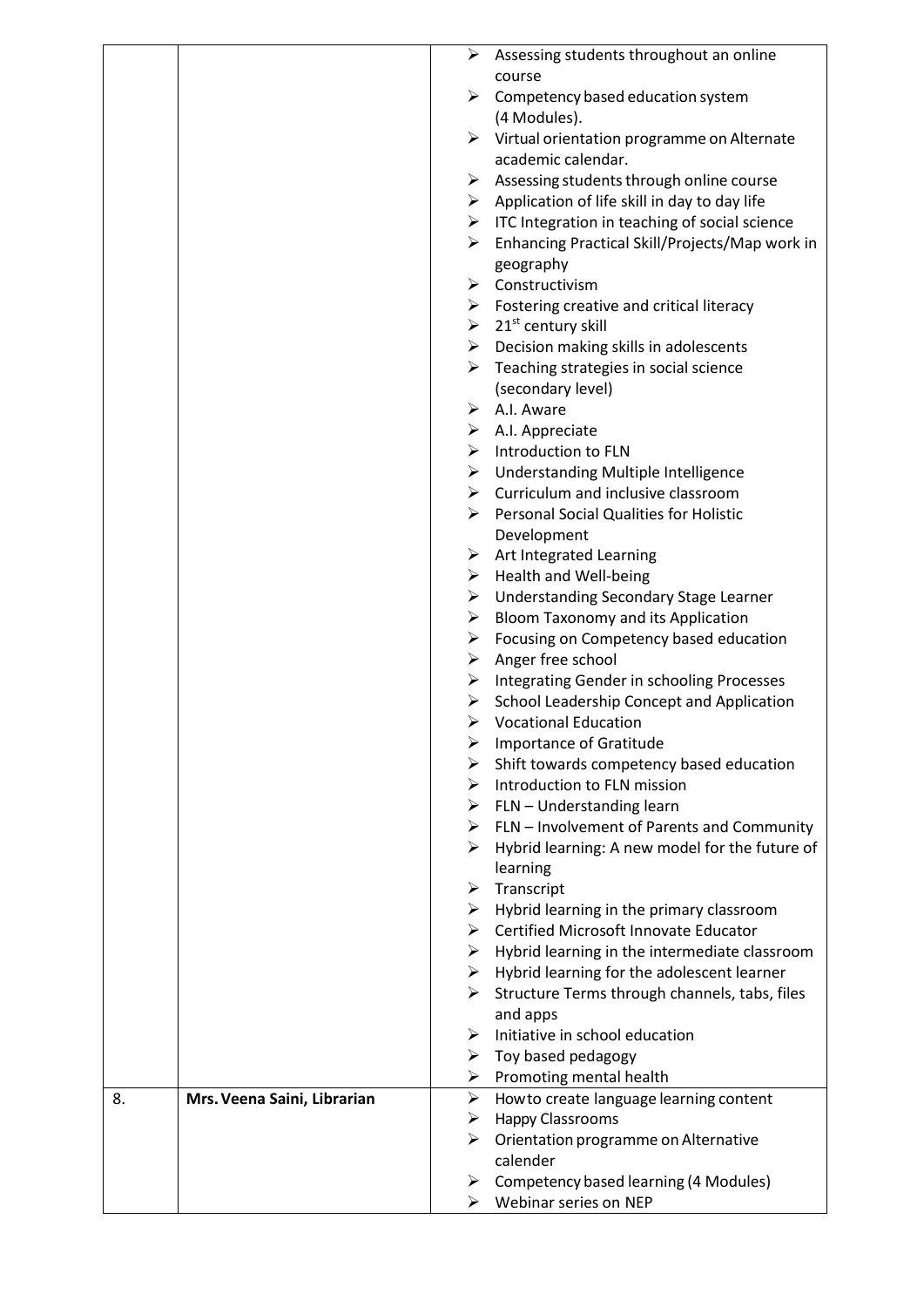|     |                          | ➤ | How to create language learning content                       |
|-----|--------------------------|---|---------------------------------------------------------------|
|     |                          |   | master course - English (1-5)                                 |
|     |                          | ➤ | Health promoting schools                                      |
|     |                          |   | $\triangleright$ Story telling in classrooms                  |
|     |                          |   | $\triangleright$ Happy Teachers creates Happy classroom       |
|     |                          |   | $\triangleright$ Value Education & its significance           |
|     |                          | ➤ | ihndl BaaYaa maoM laoKna AaOr saaih%ya                        |
|     |                          |   | saRjana                                                       |
|     |                          | ➤ | Salient feature of NEP 2020                                   |
|     |                          | ≻ | Importance of gratitude                                       |
|     |                          |   | $\triangleright$ Effective communication skills               |
|     |                          | ➤ | Importance of gratitude in Hindi                              |
|     |                          |   | $\geq 21^{st}$ Century Skills                                 |
| 9.  | Ms. Rajni Dadwal, PRT    | ➤ | Happy classroom                                               |
|     |                          | ➤ | Howto create explain learning Contents                        |
|     |                          | ≻ | Science strategies for happy classrooms                       |
|     |                          |   | $\triangleright$ Experiential learning                        |
|     |                          | ➤ | Assessing students throughout an online                       |
|     |                          |   | courses                                                       |
|     |                          |   | Role of Theatre and Drama in Classroom                        |
|     |                          |   | $\triangleright$ 21 <sup>st</sup> Century skills              |
|     |                          | ➤ | Pre-School Learning Education                                 |
|     |                          | ➤ | <b>Effective Communication Skill</b>                          |
|     |                          |   | $\triangleright$ Importance of gratitude                      |
|     |                          |   | $\triangleright$ CBSE Reading Mission Launch                  |
|     |                          |   | $\triangleright$ Webinar competency based question            |
|     |                          |   | development                                                   |
|     |                          |   | $\triangleright$ Webinar – 1 holistic Assessment defining the |
|     |                          |   | goals for learning keeping the End is Mind                    |
|     |                          | ≻ | Planning to assess the learning                               |
|     |                          |   | $\triangleright$ Teaching strategy in Social Science          |
|     |                          | ➤ | Assessment strategies                                         |
|     |                          | ➤ | Reflection as an assessment tool                              |
|     |                          | ➤ | Value Education and its significance                          |
|     |                          | ➤ | Story telling in classroom                                    |
|     |                          |   | $\triangleright$ Competency based learning                    |
|     |                          |   | $\triangleright$ Content & Time Management                    |
|     |                          |   | $\triangleright$ Webinar series on NEP                        |
|     |                          |   | $\triangleright$ Army public school – Ambala Cantt            |
|     |                          |   | Online Google meet                                            |
| 10. | Mrs. Baljinder Kaur, PRT | ➤ | <b>Strategies of Happy Classroom</b>                          |
|     |                          | ➤ | How to create explanation content in EVE                      |
|     |                          | ➤ | Oriential programme on alternate academic                     |
|     |                          |   | calendar                                                      |
|     |                          | ➤ | <b>Experiential learning</b>                                  |
|     |                          | ➤ | Pedagogy of Environmental studies                             |
|     |                          | ➤ | How to create explanation content in EVS                      |
|     |                          |   | $\triangleright$ Innovsative teaching of Mathematics          |
|     |                          |   | $\triangleright$ Art Integrated learning                      |
|     |                          | ➤ | Integration of ICT in teaching, learning and                  |
|     |                          |   | assessment                                                    |
|     |                          | ➤ | Integrating gender in teaching learning process               |
|     |                          |   | $\triangleright$ Webinar series on NEP                        |
|     |                          | ➤ | <b>Competency based Learning (4 Modules)</b>                  |
|     |                          | ➤ | <b>Story Telling in Classroom</b>                             |
|     |                          | ➤ | Joy of Mathematics                                            |
|     |                          |   |                                                               |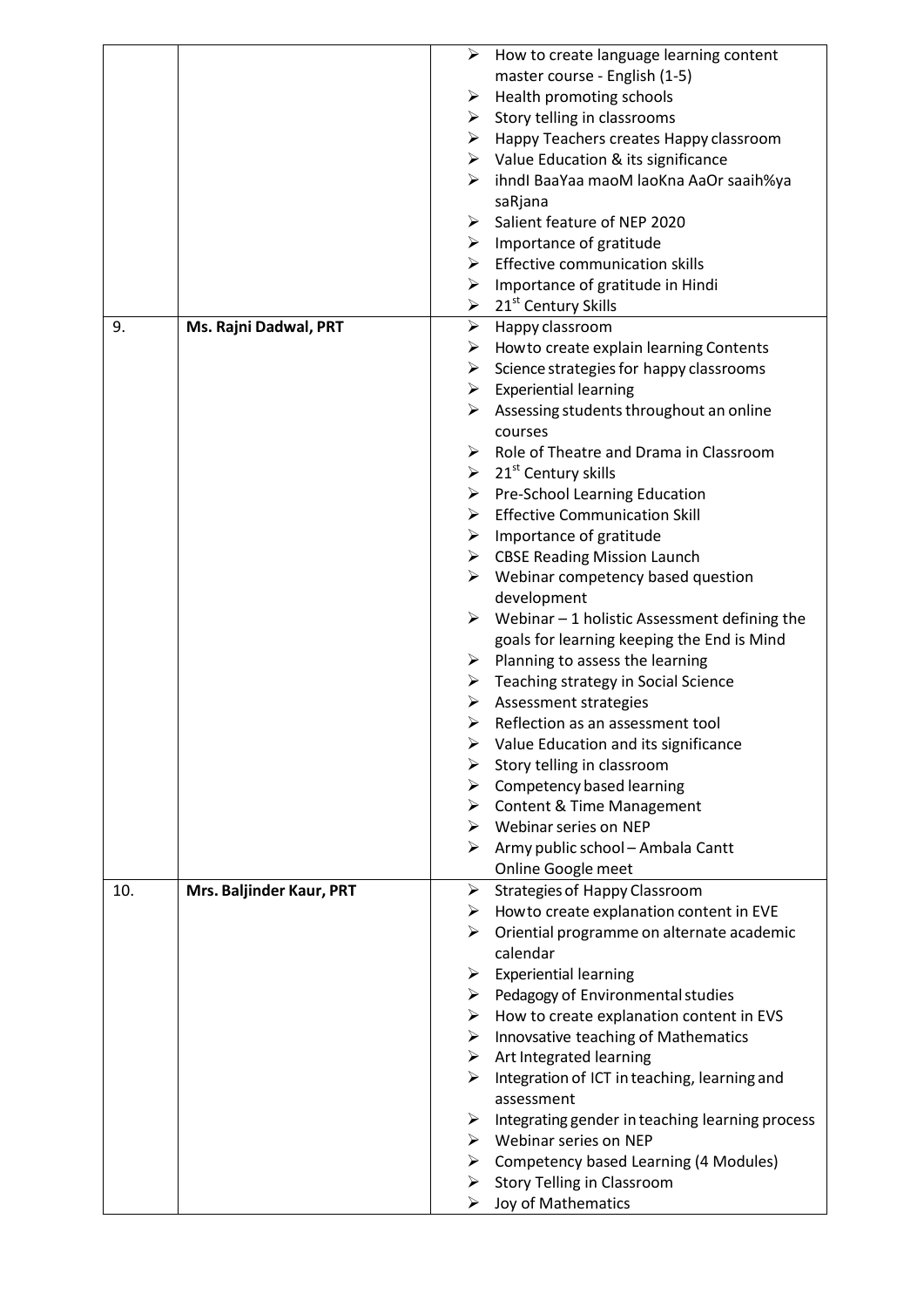|     |                            | ➤                     | Competency based education                                                                               |
|-----|----------------------------|-----------------------|----------------------------------------------------------------------------------------------------------|
|     |                            |                       | $\triangleright$ Anger-free School                                                                       |
|     |                            |                       | $\triangleright$ Webinar on tech. for blended learning                                                   |
|     |                            |                       | $\triangleright$ Health promoting schools                                                                |
|     |                            |                       | $\triangleright$ Roll of Theatre & Drama in classroom                                                    |
|     |                            | ➤                     | Teaching Strategies for Autism Spectrum                                                                  |
|     |                            |                       | Disorder                                                                                                 |
|     |                            | ➤                     | <b>Fostering Critical &amp; Creative Literacy</b>                                                        |
|     |                            |                       | $\triangleright$ Effective Communication Skills                                                          |
|     |                            |                       | > Silent features of NEP 2020                                                                            |
|     |                            |                       | $\triangleright$ Education for Peace                                                                     |
|     |                            | ➤                     | Importance of gratitude                                                                                  |
|     |                            |                       |                                                                                                          |
| 11. | Mrs. Anita Malhotra, PRT   |                       | > Strategies for Happy Classroom                                                                         |
|     |                            | ➤                     | Orientation programme on alternate academic                                                              |
|     |                            |                       | calendar                                                                                                 |
|     |                            |                       | $\triangleright$ Experiential learning                                                                   |
|     |                            |                       | $\triangleright$ Webinar series on NEP for teachers                                                      |
|     |                            |                       | $\triangleright$ Fostering Creative and Critical Literacy<br>$\triangleright$ Story Telling in Classroom |
|     |                            |                       | > BaaYaa sal#anao kI saamaga`l kOsao banaae                                                              |
|     |                            |                       | spYTIkrNa saamaga`l                                                                                      |
|     |                            |                       | $\triangleright$ Competency based learning                                                               |
|     |                            |                       | $\triangleright$ Teaching strategies in Hindi                                                            |
|     |                            |                       | $\triangleright$ FLN by CBSE                                                                             |
|     |                            |                       | $\triangleright$ Decision making skills in adolescenti                                                   |
|     |                            | ➤                     | Addressing Socio evotional needs of students                                                             |
|     |                            |                       | $\triangleright$ Teaching and learning style                                                             |
|     |                            |                       | $\triangleright$ Effective Communication Skill                                                           |
|     |                            | ➤                     | Importance of Gratitude                                                                                  |
|     |                            | ➤                     | Connecting and Communicating with Parents                                                                |
|     |                            | ➤                     | <b>Content and Time Management</b>                                                                       |
| 12. | Mrs. Gitanjali Sharma, PRT | ➤                     | <b>Experiential learning</b>                                                                             |
|     |                            | ➤                     | Training on Happy Classroom on Diksha App                                                                |
|     |                            | ➤                     | Training on first-aid                                                                                    |
|     |                            |                       | $\triangleright$ National education policy                                                               |
|     |                            |                       | $\triangleright$ Competency based assessment                                                             |
|     |                            |                       | $\triangleright$ Orientation programme on alternate academic                                             |
|     |                            |                       | calendar                                                                                                 |
|     |                            |                       | $\triangleright$ Education for peace                                                                     |
|     |                            | ≻                     | How to create language learning content                                                                  |
|     |                            |                       | master course - English (1-5)                                                                            |
|     |                            | ➤                     | Decision making skills in adolescents<br>$\triangleright$ Integration of Arts in English                 |
|     |                            |                       | $\triangleright$ Deliberating on ethics and integrity (Jaya                                              |
|     |                            |                       | Bhardwas)                                                                                                |
|     |                            | ➤                     | Role of Theatre and Drama in classroom                                                                   |
|     |                            |                       | $\triangleright$ Teaching strategies in English                                                          |
|     |                            |                       | $\triangleright$ Importance of Gratitude                                                                 |
|     |                            |                       | $\triangleright$ Integration of Art & Culture                                                            |
|     |                            | ➤                     | Value Education and its significance                                                                     |
|     |                            | ➤                     | Teaching strategies in English                                                                           |
| 13. | Mrs. Seema Soni, PRT       | $\blacktriangleright$ | Pedagogy of Environmental studies                                                                        |
|     |                            | ➤                     | Health & well being of schools                                                                           |
|     |                            | ➤                     | <b>CBSE</b> assessment scheme                                                                            |
|     |                            | ➤                     | <b>Experiential learning</b>                                                                             |